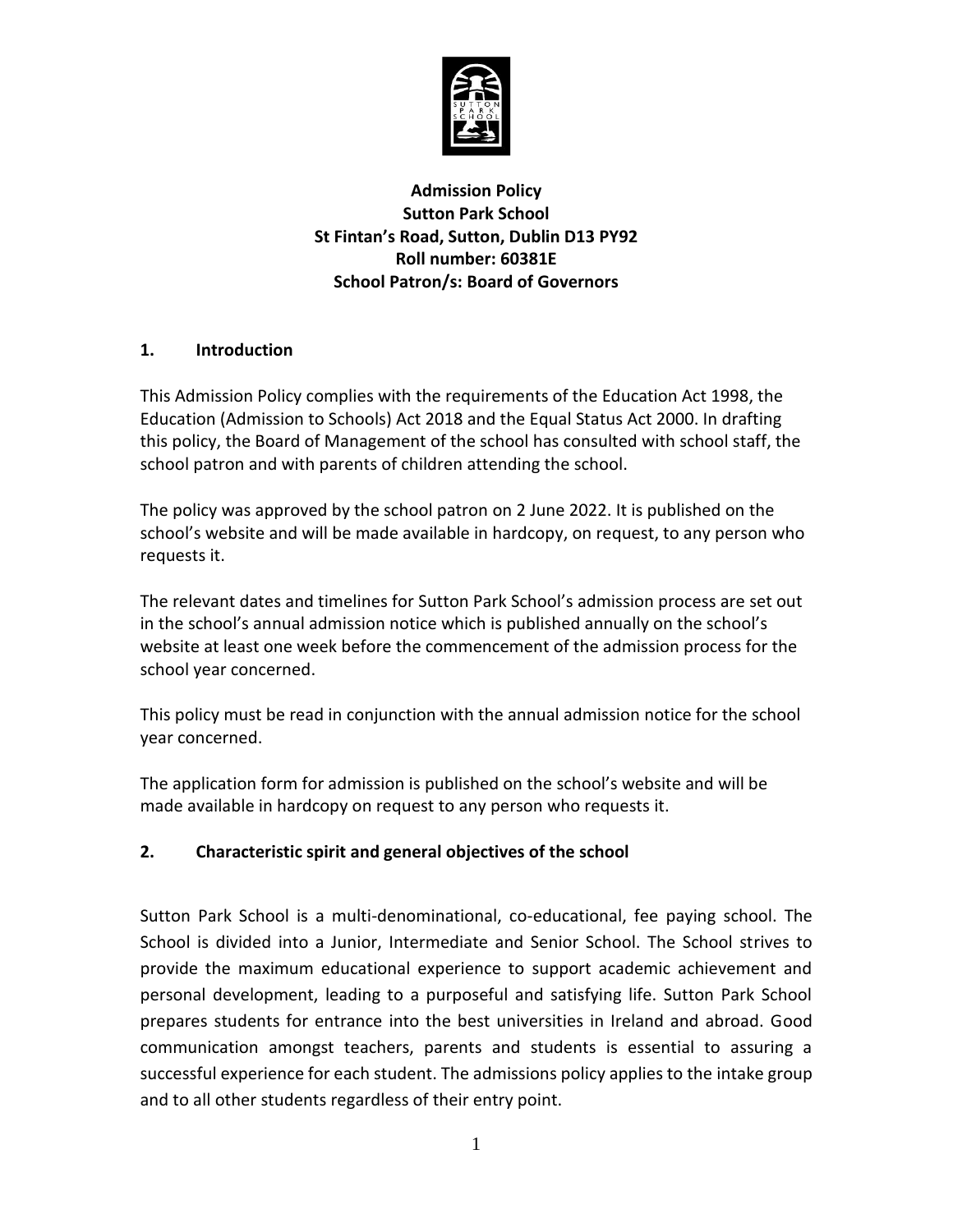

The School encourages a sense of individual and collective responsibility. Pupils are made aware of their own worth, and encouraged to show concern for and tolerance of, others. Pupils are given skills and strategies to withstand external pressures, whether from peers or other sources, which may hinder their personal and/or academic development. Sutton Park School is committed to a coherent programme of moral development. A programme of relationship and sexuality education spanning both Primary and Secondary divisions stresses the essentially human aspects of sexuality and promotes individual responsibility. A programme of community action projects enriches the school community and develops an awareness of the wider community.

# 1. INTELLECTUAL DEVELOPMENT

Sutton Park School aims to foster in its students the attainment of academic excellence appropriate to individual ability and is committed to encouraging intellectual awareness and curiosity. In order to achieve these aims the Board, Head of School and staff of Sutton Park School will:

- a. accept primary responsibility for meeting the intellectual needs of the individual student by teaching the basic skills of learning, critical thinking and problemsolving and by the provision of a challenging and broad academic curriculum;
- b. recognise its responsibility to work in co-operation with parent/guardians/caregivers and other relevant social agencies towards meeting the intellectual, physical and emotional needs of the student;
- c. base its teaching on the conviction that every human being is valuable and deserves the opportunity to strive for his/her best self-realisation as an individual and as a member of society;
- d. hold high academic standards individually applied to bring out the best in each student;
- e. permit self-expression within the limits of the school's standards of personal conduct;
- f. direct all its resources towards an effective teaching/learning opportunities balancing financial resources equitably between academic staffing, curriculum and practical requirements;
- g. strive towards a continuity of the curriculum throughout all the divisions of the School using up to date teaching methods and materials;
- h. employ the latest technological innovations to inform teaching and learning in the classroom.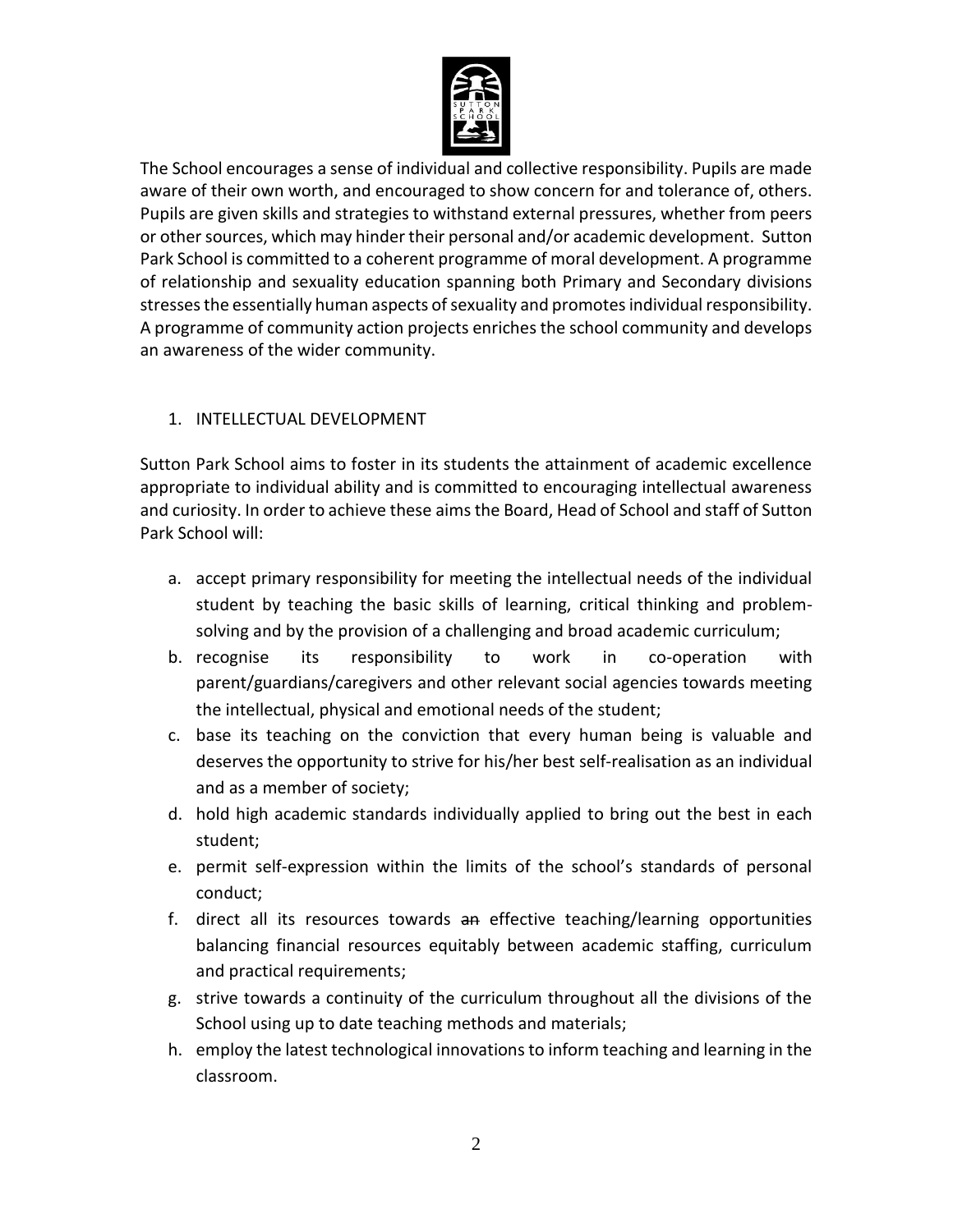

#### 2. INSTRUCTIONAL GOALS AND OBJECTIVES

The School will strive to provide quality education that will permit and assist every student:

- a. to acquire the greatest possible understanding of themselves and an appreciation of his/her worth as an individual and as a member of society;
- b. to acquire an understanding and appreciation of persons belonging to the many social, cultural, ethnic and national groups different from his/her own;
- c. to acquire, to the fullest extent possible, a mastery of the basic academic skills;
- d. to acquire a positive attitude towards education and the learning process as a lifelong activity;
- e. to acquire the practices and attitudes associated with responsible citizenship;
- f. to acquire an understanding of and develop the habits necessary for maintaining one's physical, mental and emotional well-being;
- g. to receive the opportunity and the encouragement to be successful and creative in one or more fields of endeavour;
- h. to understand the opportunities, open to him or her for a productive, happy life, and enable him or her to take full advantage of life's rewarding opportunities;
- i. to understand and appreciate human achievement through the natural sciences, the social sciences, the humanities, and the Arts;
- j. to prepare for and live in a world of rapid change and unforeseeable demands in which continuing education throughout his/her adult life will be a normal expectation.

#### 3. THE CURRICULUM

To achieve these goals, the curriculum of Sutton Park School will reflect the following guidelines:

a. The Senior School curriculum is directed towards the Irish Leaving Certificate Higher Level Examination. The curriculum within the Junior & Intermediate Schools is based upon that prescribed for the national primary schools in Ireland and the senior curriculum follows that issued by the Irish Department of Education for Secondary Schools. Where possible, the curriculum shall show an awareness of developments and trends in international education.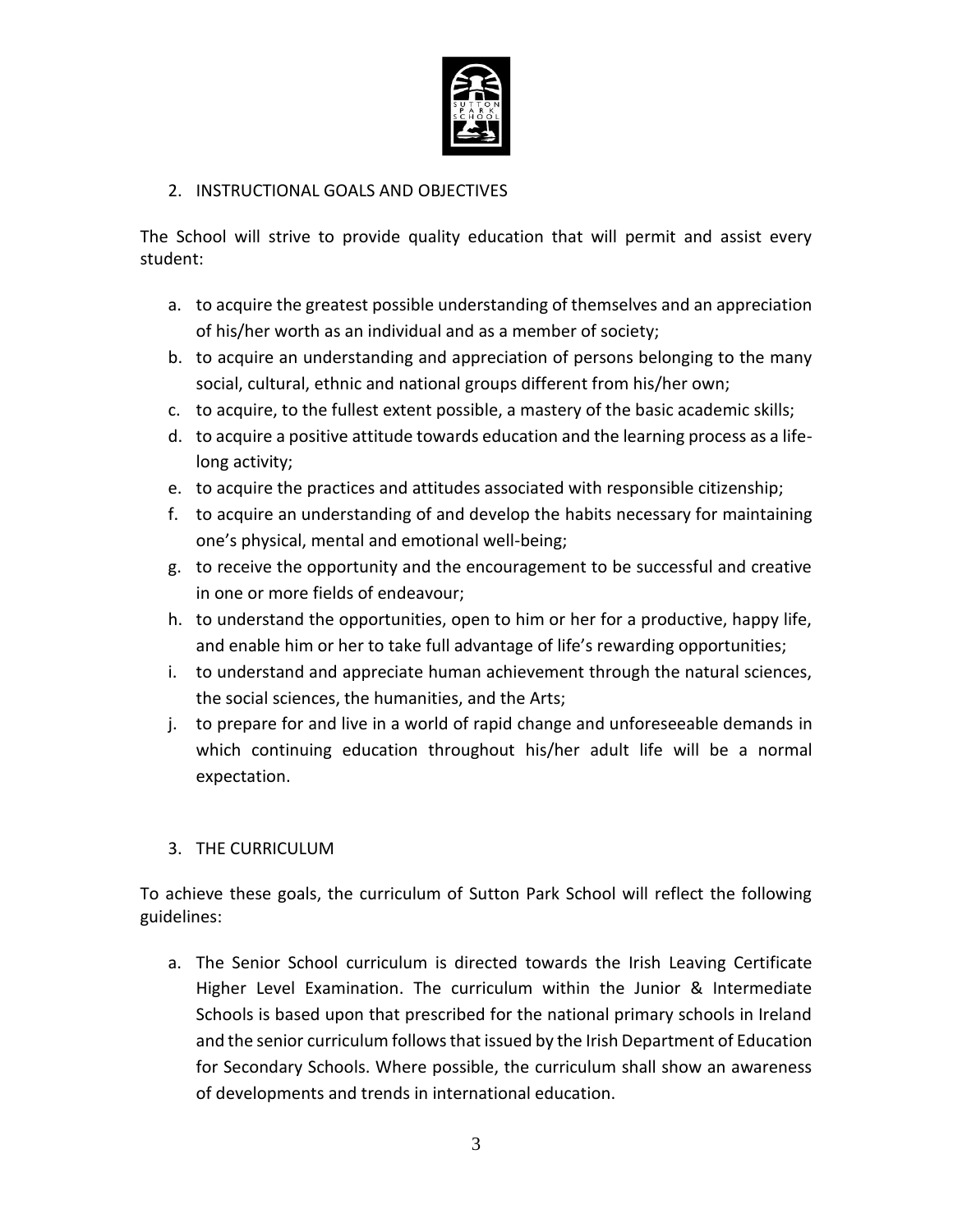

- b. Academic excellence, within the parameters of individual ability, is a priority and the School uses a robust mentoring system to ensure student progression.
- c. The curriculum in each subject area reflects an orderly progression through the grades. Particular attention is given to curriculum co-ordination between the transition points:

Grade 3 – Grade 4 Grade 6 – First Year Seniors Transition Year – 5<sup>th</sup> & 6<sup>th</sup> Years

- d. Within the limits of our resources the curriculum will
	- 1. Offer educational opportunities for exceptional students;
	- 2. Offer additional help and resources for students with special needs;
	- 3. Offer an EFL (English as a Foreign Language) programme.
- e. The curriculum is continuously reviewed by the professional staff and periodically evaluated to ensure that it meets the needs of all our students and to support the identification and implementation of best practice.

In accordance with S.15 (2) (b) of the Education Act, 1998 the Board of Management of Sutton Park School shall uphold, and be accountable to the patron for so upholding, the characteristic spirit of the school as determined by the cultural, educational, moral, religious, social, linguistic and spiritual values and traditions which inform and are characteristic of the objectives and conduct of the school.

#### **SCHOOL MISSION STATEMENT & GUIDING PRINCIPLES**

## *"We nurture, inspire and empower our students to strive for excellence in all that they do as responsible global citizens."*

We are committed to:

- $\triangleright$  Fostering a sense of identity and self-worth in each of our students.
- $\triangleright$  Developing life-long learners with skills, attitudes, sensibilities and personal initiative that will allow each to grow into a well-rounded, confident adult.
- $\triangleright$  Promoting the well-being of the whole person in a caring, inclusive, innovative, safe and secure, multi-cultural environment.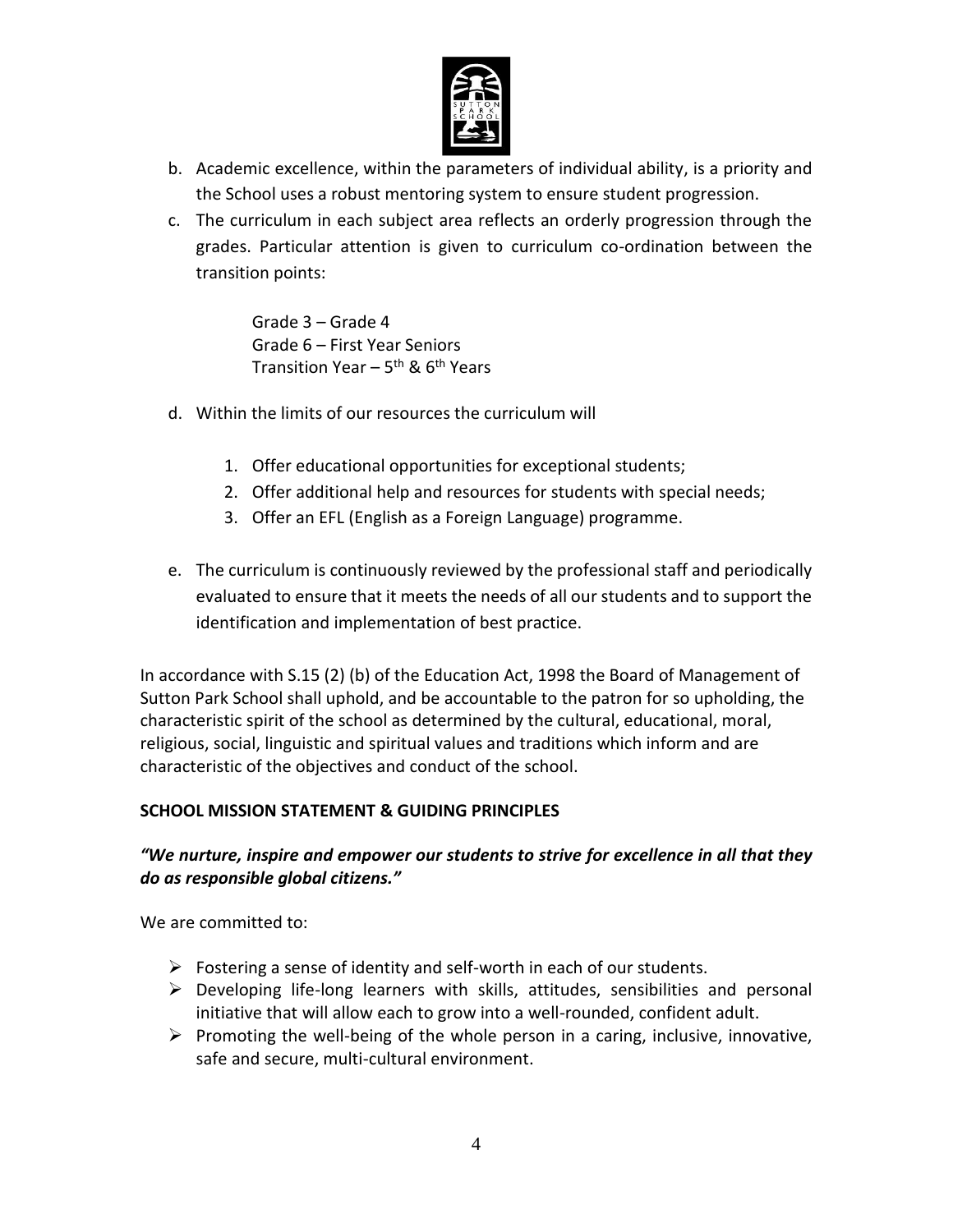

- $\triangleright$  Striving for high academic standards and promoting rich co-curricular opportunities and in so doing we seek to support and challenge each of our students to recognise and maximise their full potential.
- $\triangleright$  Promoting respectful intercultural relations, increasing tolerance and acceptance of difference and fostering in our students the ability to perceive, welcome and respect diversity, while at the same time fostering an appreciation of Irish culture in which the school is rooted.
- $\triangleright$  Promoting awareness of and facilitating our students' ability to participate in, and contribute to, contemporary issues at local, national and global levels as informed, engaged, responsible and responsive global citizens.
- $\triangleright$  Honouring our duty of care to and protective responsibility for all students in achieving the realisation of the rights of the child.

## **3. Non Discrimination**

Sutton Park School is a non-profit Charitable Trust governed by a Board of Governors, which is co-educational and multi-denominational in character and which accepts pupils from the Irish and international community regardless of race, nationality or creed.

#### **Non-discrimination affirmation**

The school will not discriminate against an applicant for admission on the grounds of:-

- (I) the student's gender;
- (II) the student having a disability or special educational need;
- (III) the student's sexual orientation;
- (IV) the student's family status;
- (V) the student being a member of the Traveller community;
- (VI) the student's race;
- (VII) the student's civil status;
- (VIII) the student's faith or religious tradition or;
- (IX) the student having no faith.

#### **4. Admission of Students**

The School shall admit each student seeking admission except where

- (a) the school is oversubscribed (please see Section 5 below for further details).
- (b) A parent of a student, when required by the Principal in accordance with Section 23(4) of the Education (Welfare) Act 2000, fails to confirm in writing that the code of behaviour of the school is acceptable to him or her and that he or she will make all reasonable efforts to ensure compliance with such code by the student.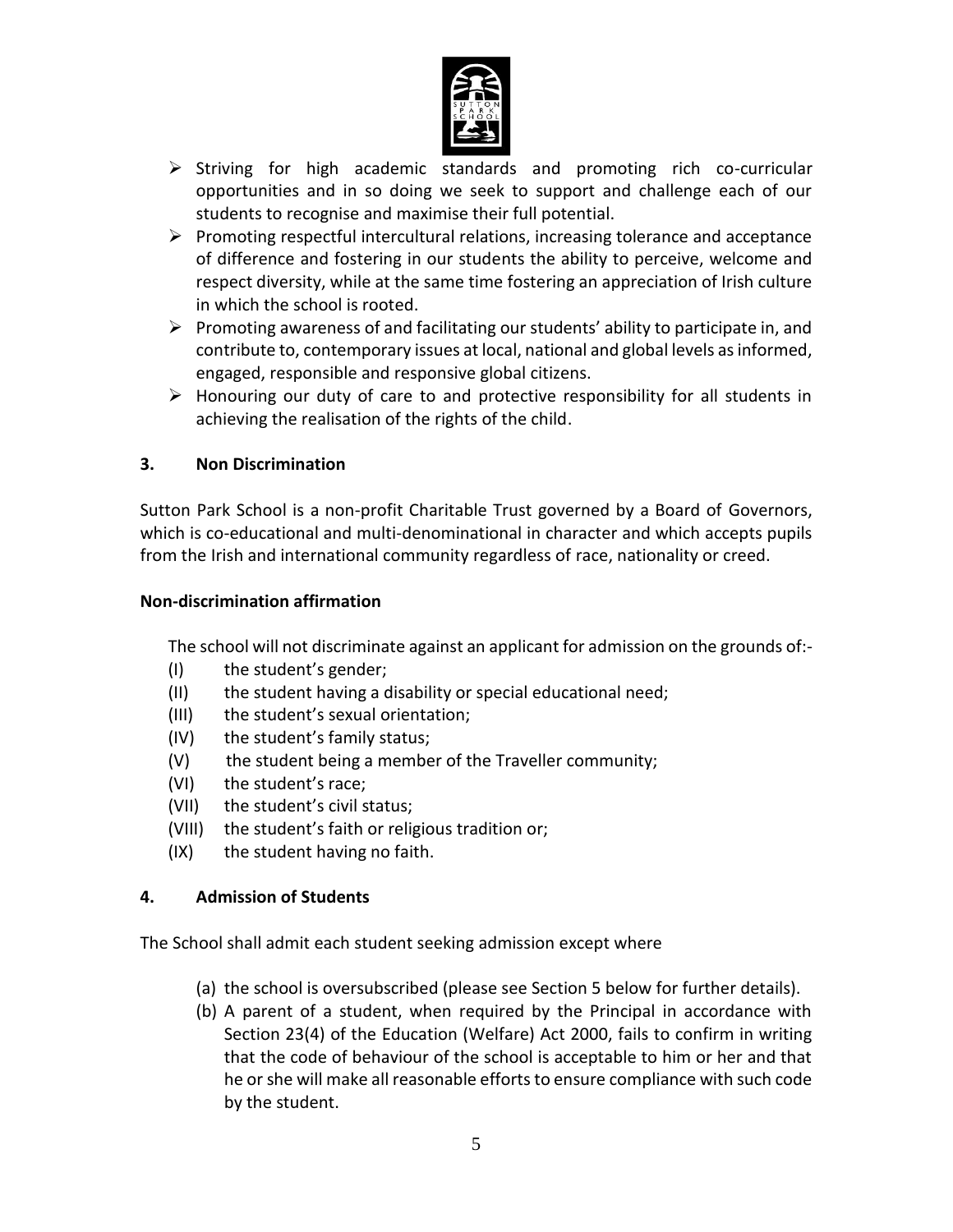

In the event that the school is oversubscribed, the school will, when deciding on applications for admission, apply the following selection criteria in the order listed below to those applications that are received within the timeline for receipt of applications as set out in the school's annual admission notice:

Places are allocated in the following priority list

- 1. Students from our Intermediate School
- 2. Siblings of current Students
- 3. Children of existing staff
- 4. International and returning international applicants

#### **5. What may not be taken into consideration**

(a) a student's prior attendance at a pre-school or pre-school service, including naíonraí,

(b) the payment of fees or contributions (howsoever described) to the school; (other than in relation to a fee charging school or a plc or further education and training course run by a school in respect of those courses)

(c) a student's academic ability, skills or aptitude; (other than in relation to: - admission to (a) a special school or (b) a special class insofar as it is necessary in order to ascertain whether or not the student has the category of special educational needs concerned and/or - admission to an Irish language school, in accordance with the provisions of section 62(9) of the act

(d) the occupation, financial status, academic ability, skills or aptitude of a student's parents;

(e) a requirement that a student, or his or her parents, attend an interview, open day or other meeting as a condition of admission; (other than in the case of admission to the residential element of a boarding school or to a plc or further education and training course run by a school)

(f) a student's connection to the school by virtue of a member of his or her family attending or having previously attended the school; (other than, in the case of the school wishing to include a selection criterion based on (1) siblings of a student attending or having attended the school and/or (2) parents or grandparents of a student having attended the school.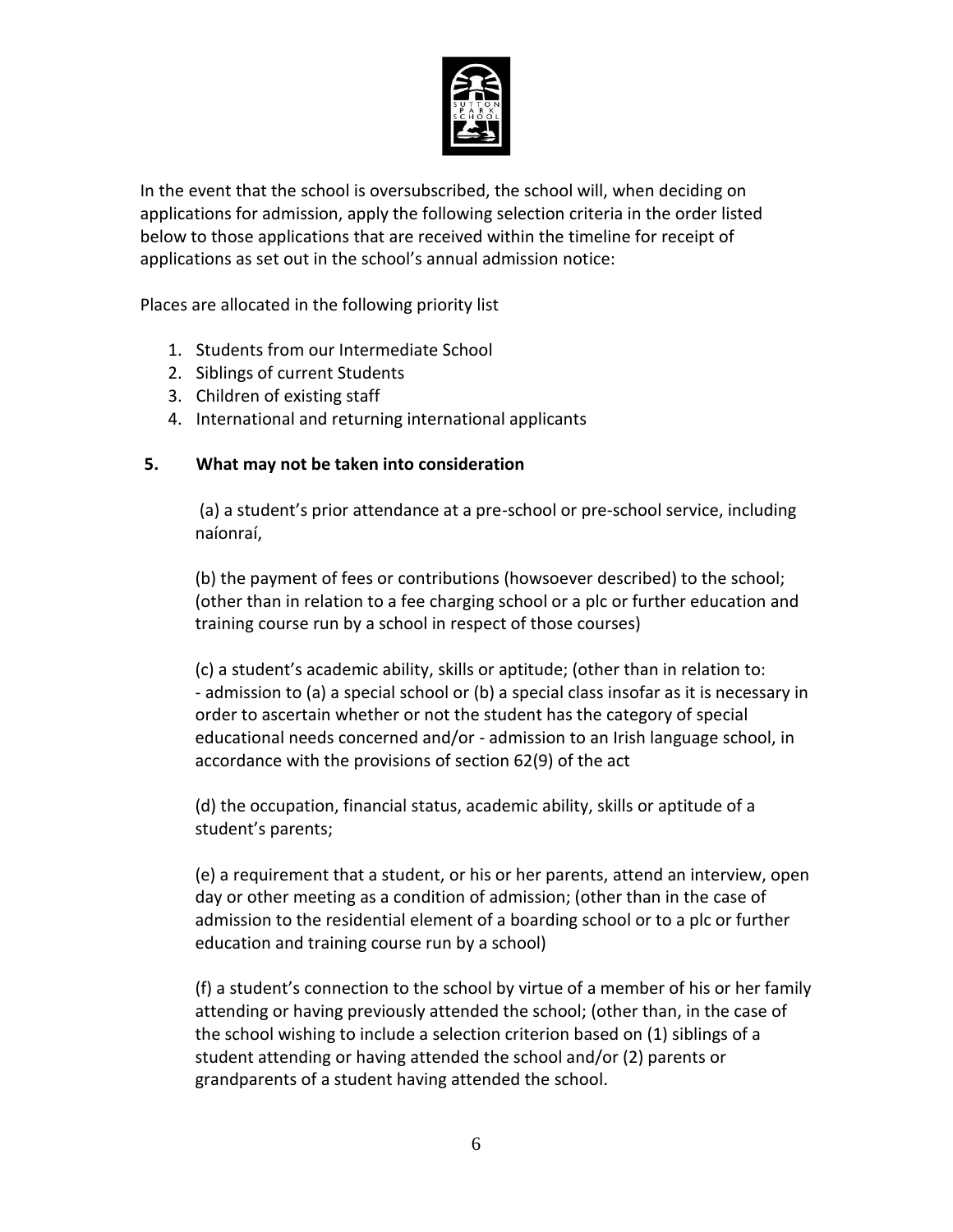

In relation to (2) parents and grandparents having attended, a school may only apply this criterion to a maximum of 25% of the available spaces as set out in the school's annual admission notice).

Applicants will be informed in writing as to the decision of the school, within the timeline outlined in the annual admissions notice.

If a student is not offered a place in our school, the reasons why they were not offered a place will be communicated in writing to the applicant, including, where applicable, details of the student's ranking against the selection criteria and details of the student's place on the waiting list for the school year concerned.

Applicants will be informed of the right to seek a review/right of appeal of the school's decision (see section 18 below for further details).

# **6. Acceptance of an offer of a place by an applicant**

In accepting an offer of admission from Sutton Park School you must indicate— (i) whether or not you have accepted an offer of admission for another school or schools. If you have accepted such an offer, you must also provide details of the offer or offers concerned and

(ii) whether or not you have applied for and awaiting confirmation of an offer of admission from another school or schools, and if so, you must provide details of the other school or schools concerned.

Applicants should be aware that failure to disclose this information on the acceptance of a place may lead to an offer being withdrawn by the school.

# **7. Circumstances in which offers may not be made or may be withdrawn**

An offer of admission may not be made or may be withdrawn by Sutton Park School where—

- (i) it is established that information contained in the application is false or misleading.
- (ii) an applicant fails to confirm acceptance of an offer of admission on or before the date set out in the annual admission notice of the school.
- (iii) the parent of a student, when required by the principal in accordance with section 23(4) of the Education (Welfare) Act 2000, fails to confirm in writing that the code of behaviour of the school is acceptable to him or her and that he or she shall make all reasonable efforts to ensure compliance with such code by the student; or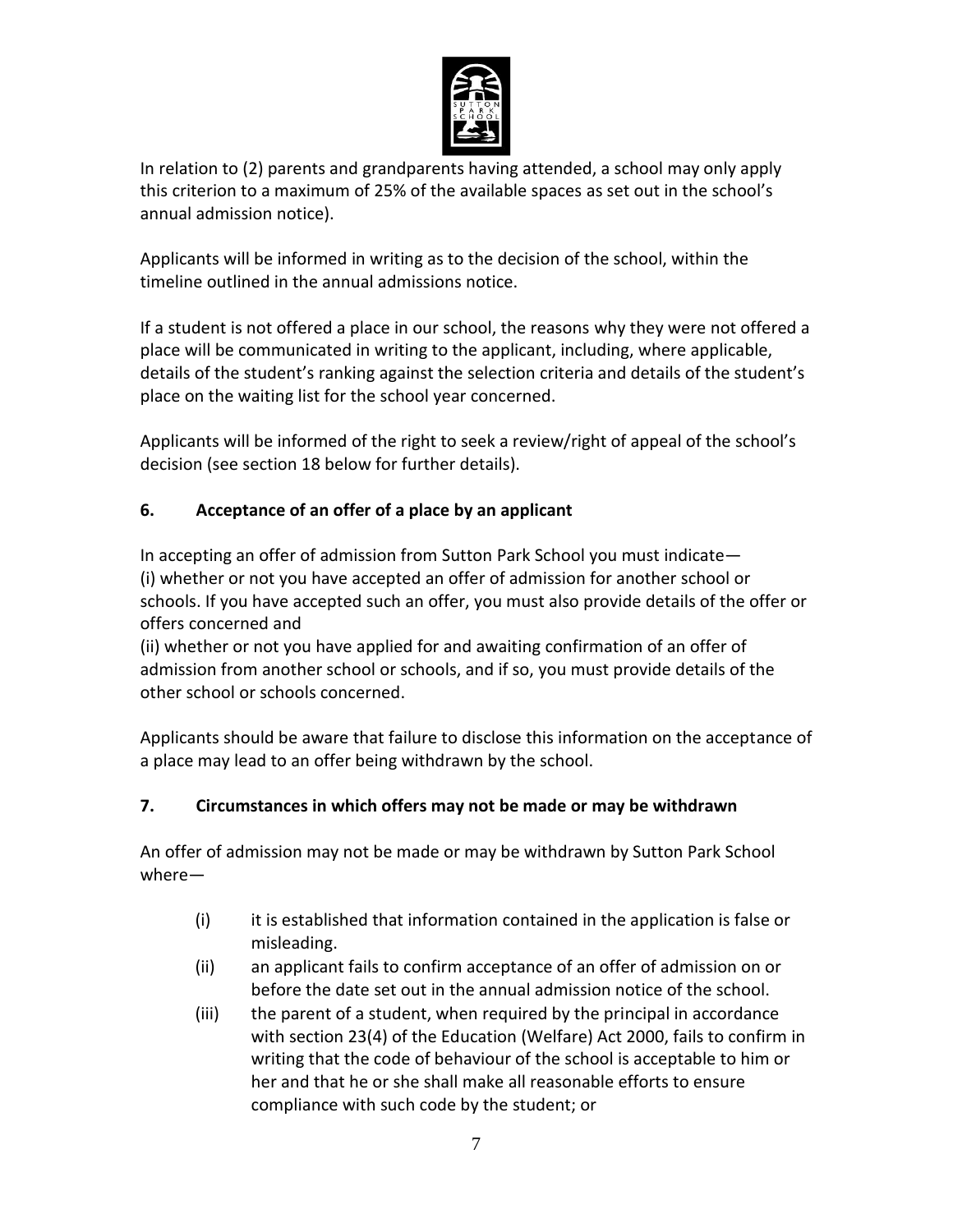

(iv) an applicant has failed to comply with the requirements of 'acceptance of an offer' as set out in section 10 above.

## **8. Sharing of Data with other schools**

Applicants should be aware that section 66(6) of the Education (Admission to Schools) Act 2018 allows for the sharing of data between schools in order to facilitate the efficient admission of students. Section 66(6) allows a school to provide a patron or another board of management with a list of the students in relation to whom—

- (i) an application for admission to the school has been received,
- (ii) an offer of admission to the school has been made, or
- (iii) an offer of admission to the school has been accepted.

The list may include any or all of the following:

- (i) the date on which an application for admission was received by the school;
- (ii) the date on which an offer of admission was made by the school;
- (iii) the date on which an offer of admission was accepted by an applicant;
- (iv) a student's personal details including his or her name, address, date of birth and personal public service number (within the meaning of section 262 of the Social Welfare Consolidation Act 2005).

#### **9. Waiting list in the event of oversubscription**

In the event of there being more applications to the school year concerned than places available, a waiting list of students whose applications for admission to Sutton Park School were unsuccessful due to the school being oversubscribed will be compiled and will remain valid for the school year in which admission is being sought.

Placement on the waiting list of Sutton Park School is in the order of priority assigned to the students' applications after the school has applied the selection criteria in accordance with this admission policy.

Offers of any subsequent places that become available for and during the school year in relation to which admission is being sought will be made to those students on the waiting list, in accordance with the order of priority in relation to which the students have been placed on the list.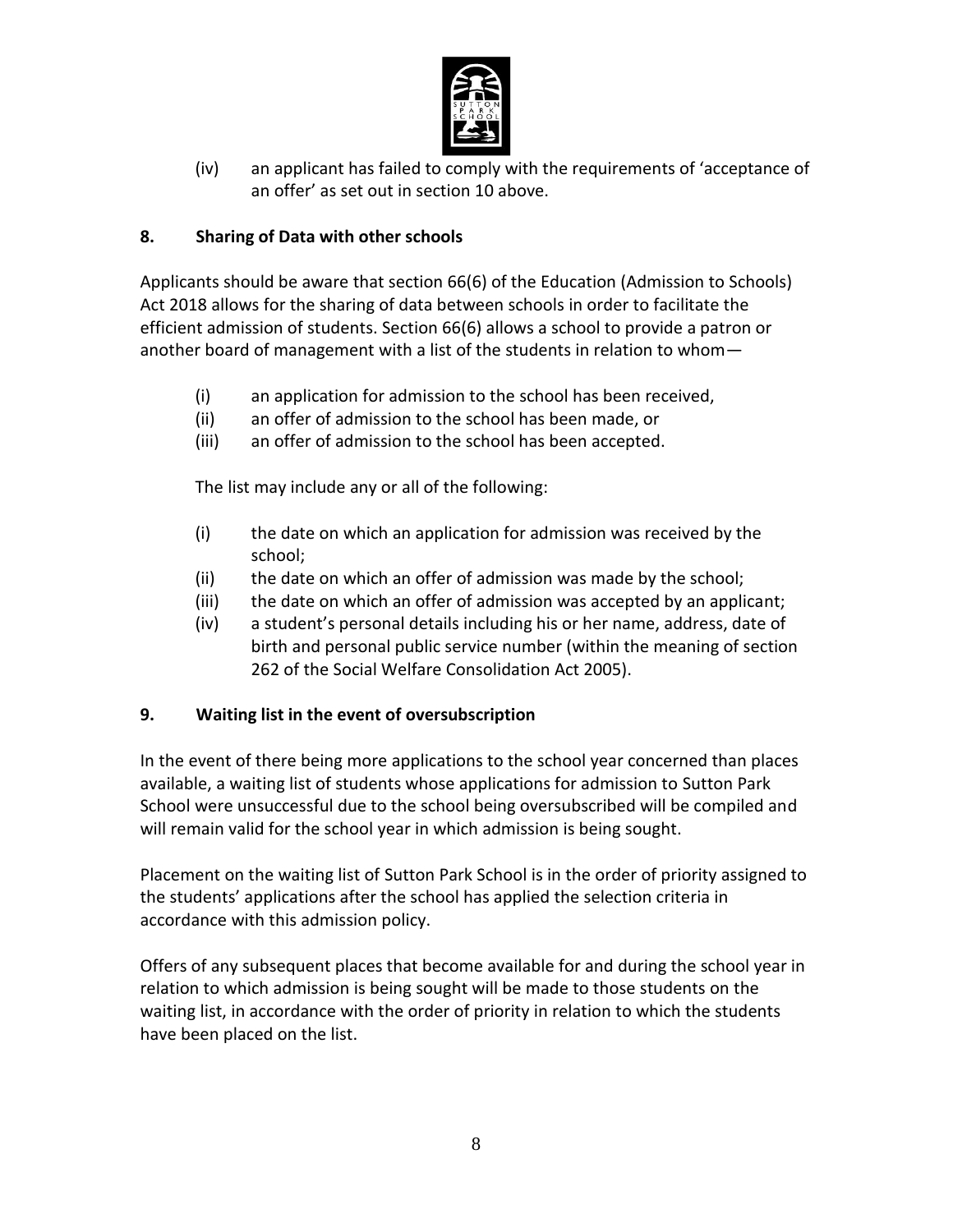

#### **10. Late Applications**

All applications for admission received after the closing date as outlined in the annual admission notice will be considered and decided upon in accordance with our school's admissions policy, the Education Admissions to School Act 2018 and any regulations made under that Act.

Late applicants will be notified of the decision in respect of their application not later than three weeks after the date on which the school received the application. Late applicants will be offered a place if there is a place available. In the event that there is no place available, the name of the applicant will be added to the waiting list.

## **11. Procedures for admission of students to other years and during the school year**

Sutton Park is always welcoming of applications throughout the years of the school and are used to the movement of students. Places will be offered in line with our criteria previously outlined.

For the Purpose of the school year 2023/24 The Year Numbers will be limited as follows

1 st Year 80 2<sup>nd</sup> Year 80 3 rd Year 80 4<sup>th</sup> Year 80 5<sup>th</sup> Year 60 6<sup>th</sup> Year 50

The Annual Admission Notice is attached to this policy and reflects the numbers and deadlines referred to in this document.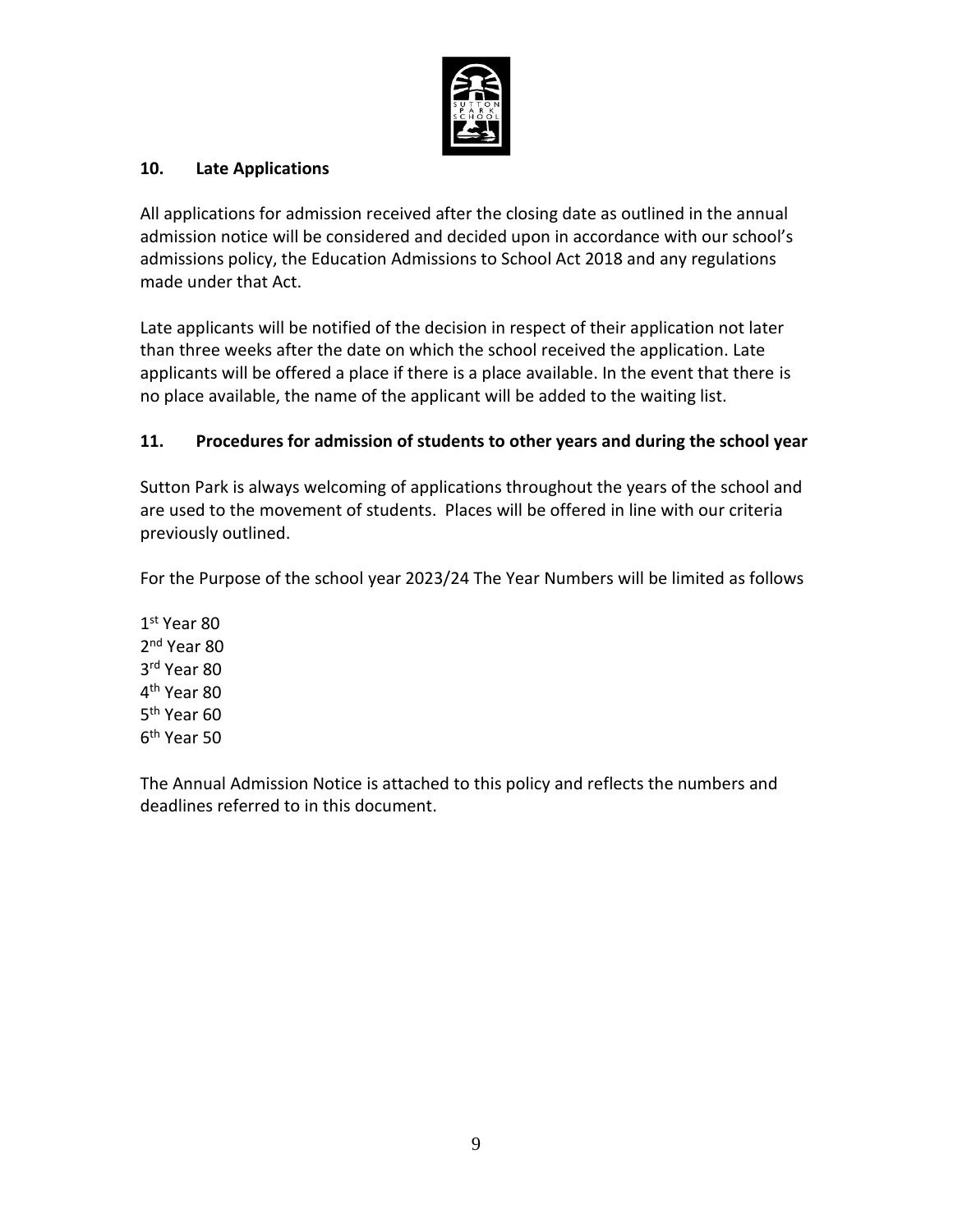

# **Sutton Park School**

# **Annual Admission Notice for 2023/24**

Copies of the School's Admission Policy and the Application Form for admission for the 2023/24 School year are available as follows:-

To download at: [www.suttonparkschool.com](http://www.suttonparkschool.com/)

On request: By emailing [info@sps.ie](mailto:info@sps.ie) or writing to Admissions Office, Sutton Park School, St Fintan's Road, Sutton, Dublin D13 PY92

|    | The school will commence accepting applications for<br>admission on               | 30 September 2022           |
|----|-----------------------------------------------------------------------------------|-----------------------------|
|    | The school will cease accepting applications for<br>admission on                  | 21 October 2022             |
| 3. | Applicants will be notified in writing of the decision<br>of their application by | 14 November 2022            |
| 4. | Applicants must confirm acceptance of an offer of<br>admission by                 | Date stated in offer letter |

# **1. Application and Decision Dates for admission to 1st Year for 2023/24**

Failure by an applicant to accept an offer by the date stated in the offer letter may result in the offer being withdrawn.

# 2. **Number of places being made available in the 2023/24 school year**.

The number of places being made available in  $1<sup>st</sup>$  Year is 80.

# **3. Number of places in 1st Year for the 2023/24 school year which were offered and accepted before 1 February 2020**

The number of places for  $1<sup>st</sup>$  Year that were offered and accepted prior to the coming into operation of Section 62 of the Education (Admission to Schools) Act 2018 on 1 February 2020 is 0.